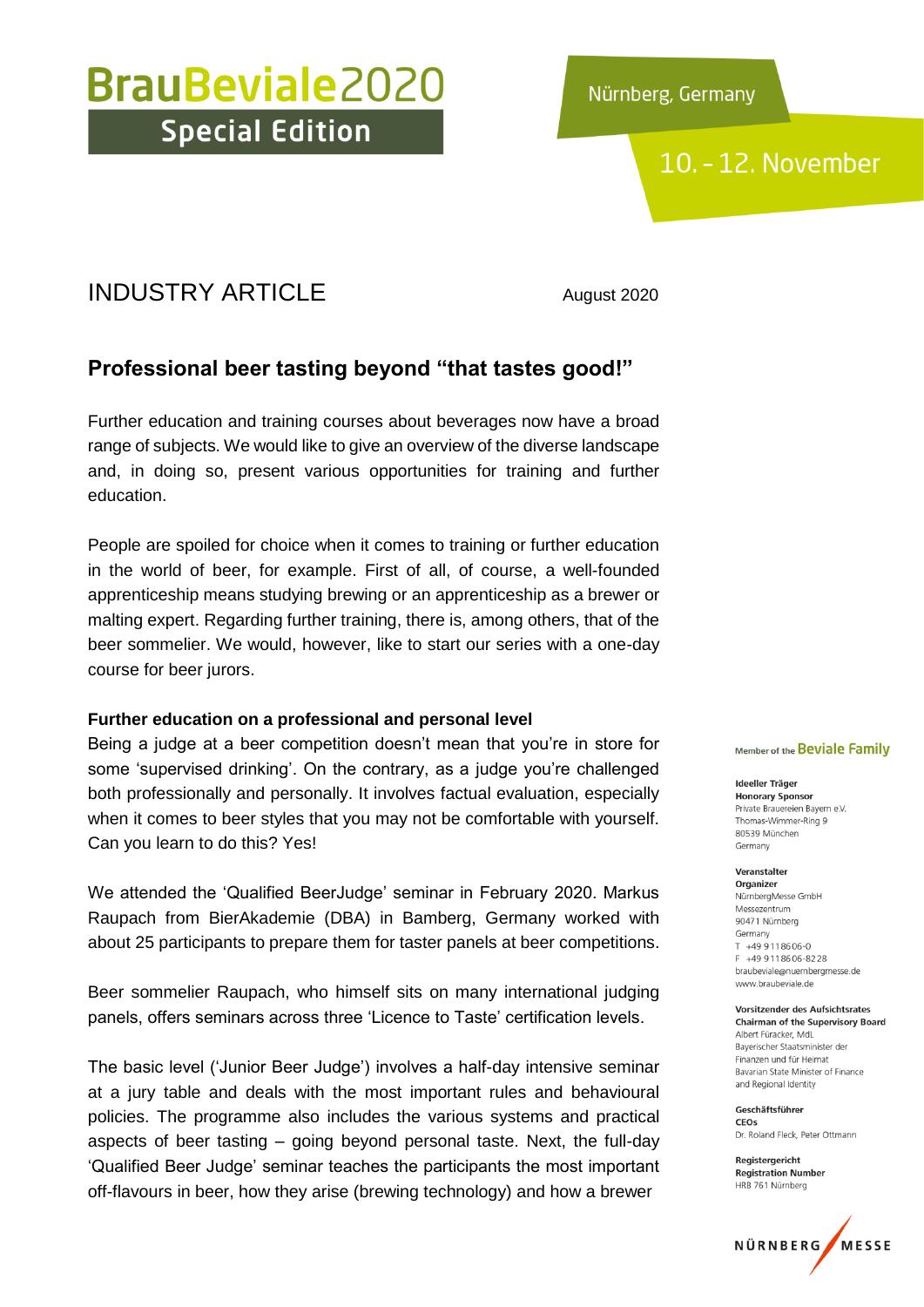Nürnberg, Germany

10. - 12. November

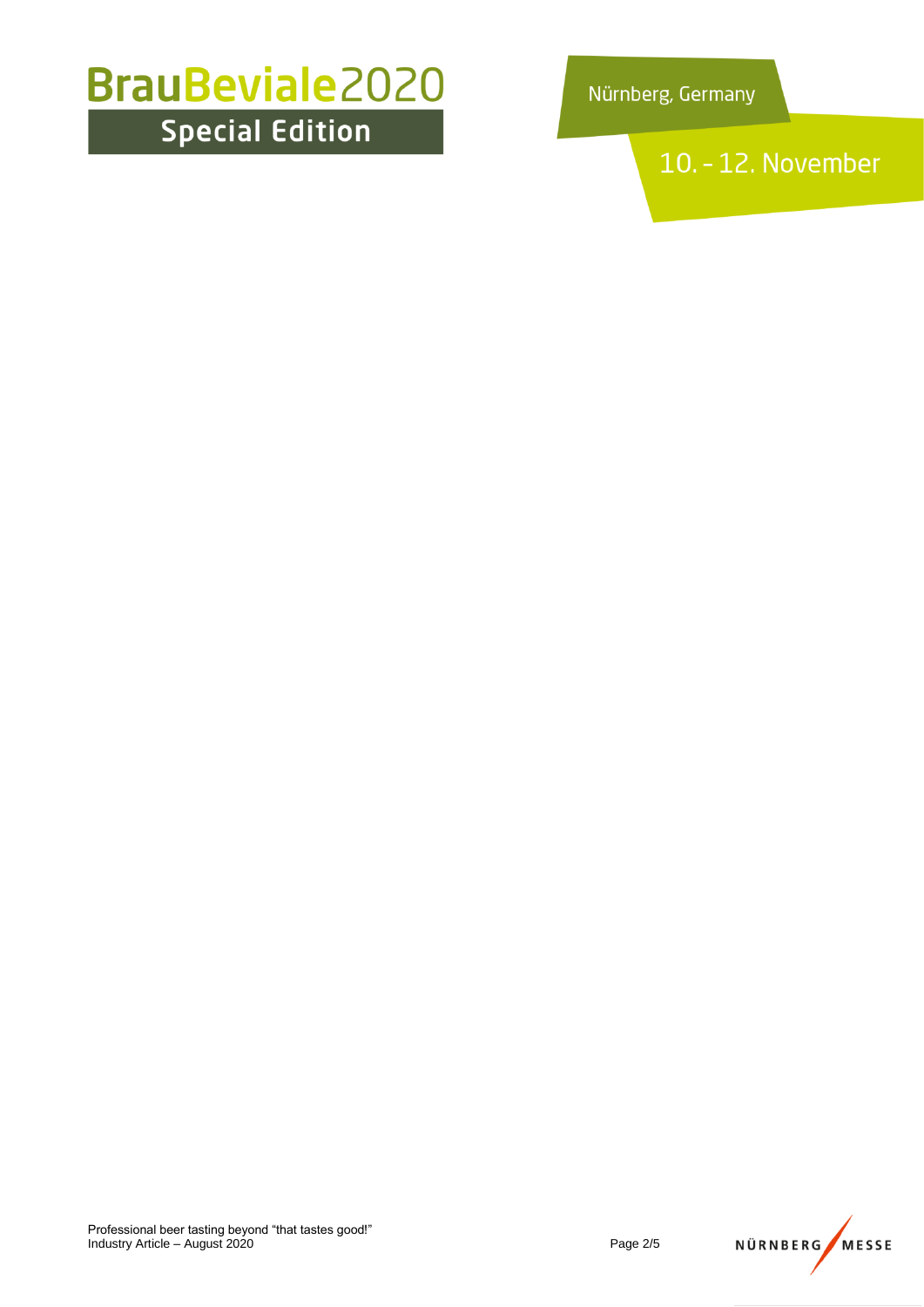10. - 12. November

can avoid them. In addition, the participants learn to distinguish between different beer styles in blind tastings. Finally, the two-day 'Senior Beer Judge' seminar provides the necessary background knowledge to conduct tastings yourself, or to act as 'table captain' at professional tastings.

#### **Basic principles: stay sober, show respect**

Raupach emphasises two essential points right at the beginning: firstly, the aspect of alcohol. You have to appear sober at the tasting, and during the tasting you have to make sure you stay sober. After tasting 20–30 beers, you can quickly become tipsy. "You have to force yourself to drink water in order to stabilise the fluid balance. You should avoid drinking a beer during the lunch break, and also avoid having an extra sip of a sample that you may have particularly enjoyed," says Raupach.

Second, show respect. Respect for the brewer and their product, and also respect for your colleagues at the jury table. Please don't shout the first impression that you have and influence the other judges, such as "Wow, what a hoppy flavour!"

#### **Sensory characteristics for beginners: the basic tastes**

In the section covering sensory characteristics, we start by looking at the basic tastes. The participants learn about their personal thresholds for sensitivity and recognition, and learn how to evaluate them. The following solutions of each component mixed with tap water are very closely based on professional requirements for recognising the four basic tastes:

- Sweet: 5 g/l sucrose;
- Sour: 1 g/l citric acid:
- Salty: 2 g/l table salt;
- Bitter: 0.02 g/l caffeine.

In the test that follows, participants have to put various salt solutions (0.35, 0.6, 0.85, 1.0, and 1.3 g/l) in order of increasing concentration.

#### **The most important off-flavours**

Another seminar block trains the participants' taste buds in recognising offflavours: diacetyl, cardboard, DMS, and ageing flavours – the most common off-flavours found in beers.

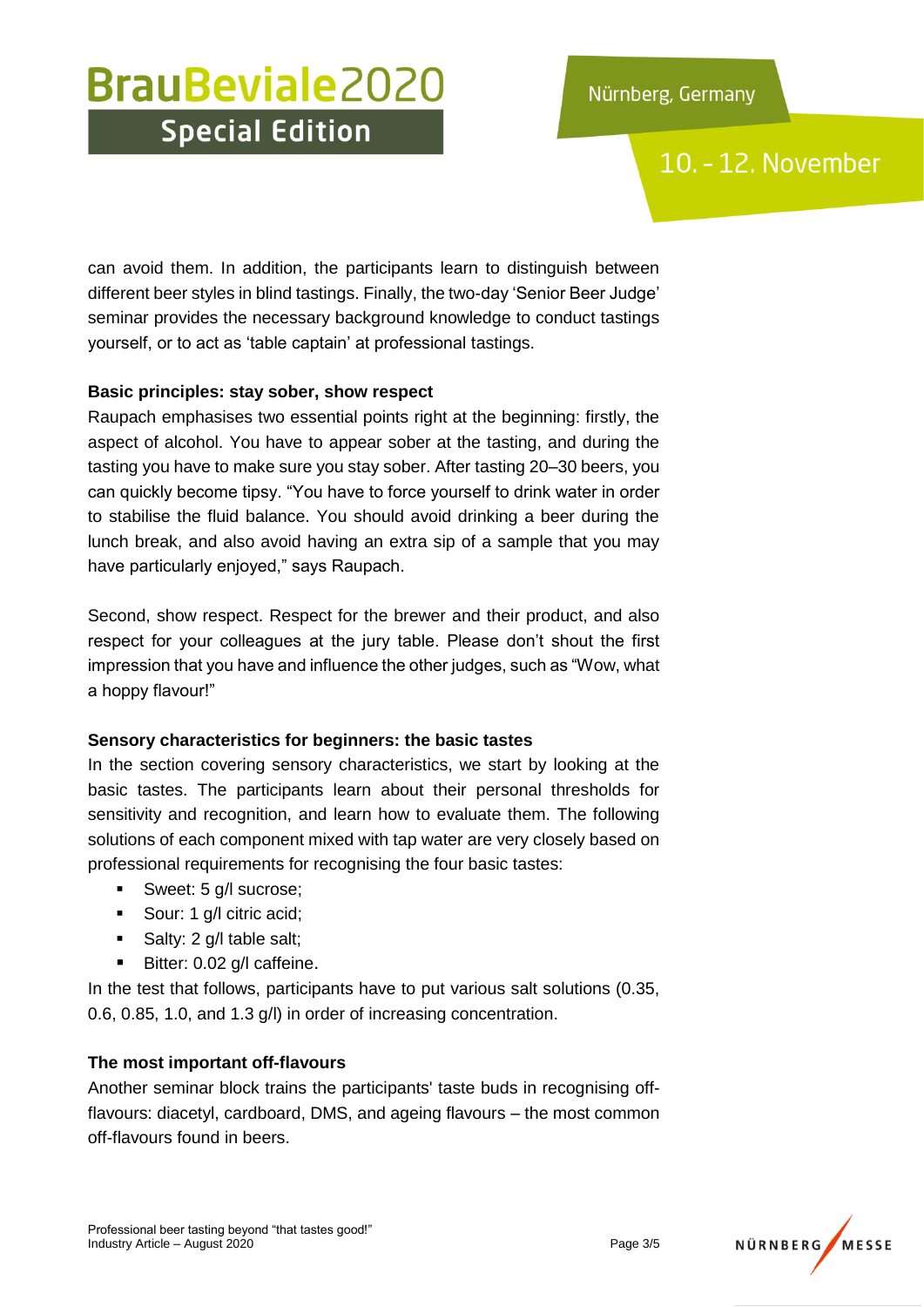10. - 12. November

For this purpose, Raupach stirs a standardised capsule of each respective flavour into a 'neutral' pilsner (naturally free of imperfections). The seminar participants' personal perceptions are revealed to be very different. Some of these flavours can be perceived very strongly by one person, but are hardly noticeable for another. In accordance with personal perception thresholds, personal sensory impressions need to be evaluated during professional tasting as well!

#### **Tasting training**

The participants spend most of the afternoon simulating a real beer tasting during a beer competition. At several jury tables, the participants evaluate and describe a wide variety of beer styles, and it quickly becomes clear that you have to be committed to the task and give it your full concentration. Does that sparkling zing really go well in a Kellerbier? Are the sherry aromas in that dark Bock beer intentional, or is it caused by the beer prematurely ageing? Is the content of diacetyl in that pilsner still acceptable?

#### **Certificate upon completion**

Each sensory training block is followed by a small examination block in which the aromas that have just been 'learned' are tested in a blind tasting.

The bottom line: an entertaining seminar packed with surprisingly varied topics. It's suitable for prospective Beer Judges, as well as anyone who is enthusiastic about beer and interested in professional beer tasting beyond "that tastes good!"

### **One of the most renowned beer competitions: European Beer Star**

One of the most important international competitions is the European Beer Star, which has had its 'home' at BrauBeviale since the start of 2004. It will be awarded there again this year. Even those who aren't on the jury can still enjoy taking part in the tasting too: for the Consumers' Favourite award, trade fair guests choose their favourite beer from amongst the gold medal winners – perhaps some of them will be using their knowledge from the Beer Judge course!